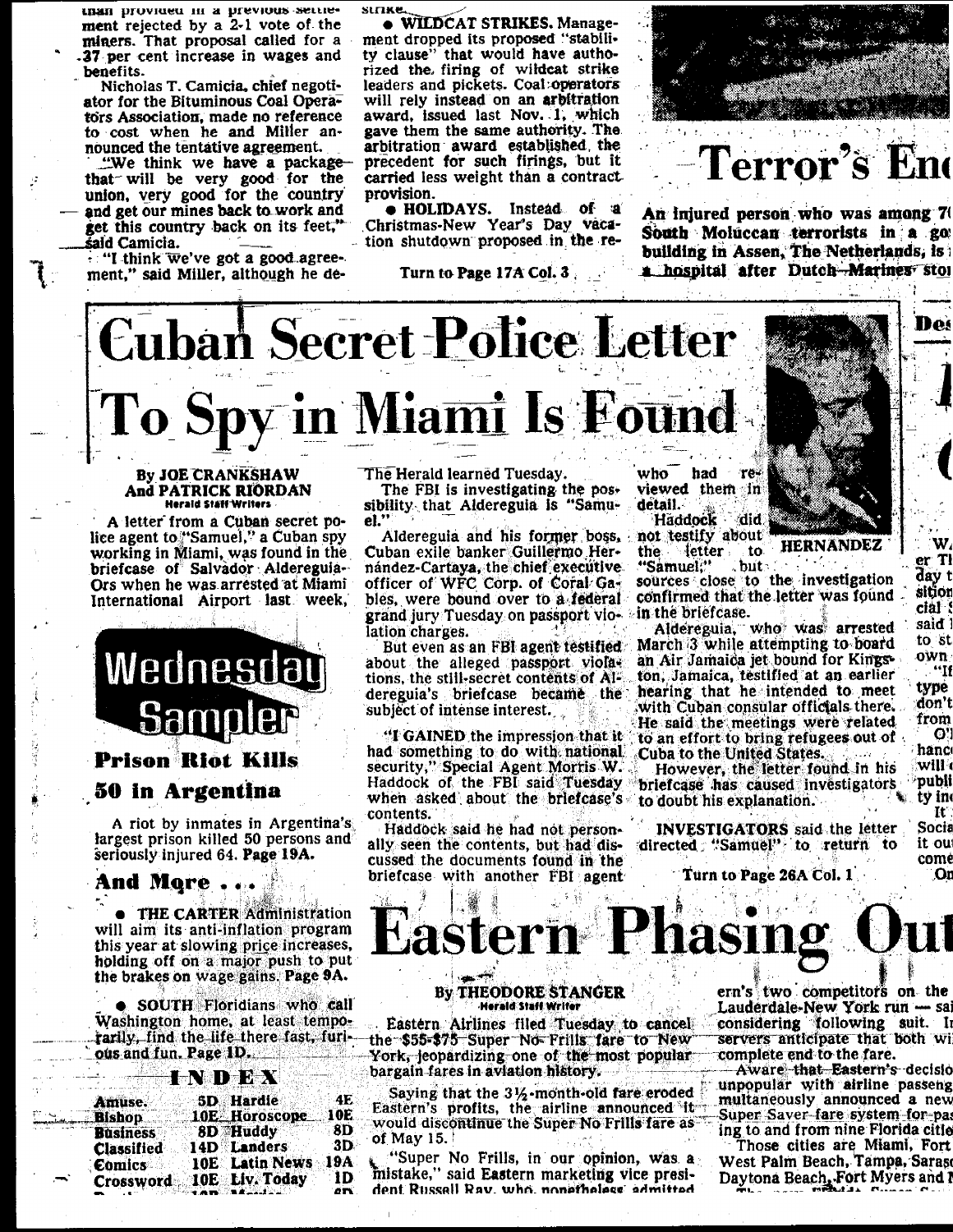

# **Secret Police** Letter to Spy **Is Discovered** > EROM PAGE IA

Cuba, Investigators speculate that Alderegula was headed for the Cuban consulate in Jamaica to protest the reassignment.

FBI agents arrested him only<br>minutes before he would have left the country, perhaps for good.

Aldereguia and Hernández-Cartaya were charged with conspiring to use a fraudulent passport in July. But sources said the passport charge may have been simply a means of keeping Aldereguia in the country.

The alleged violations centered on a fake passport which Alderegula is accused of preparing for Hernández-Cartaya.

The passport, issued by the State Department to Aldereguia in June 1977, was altered to make it appear to belong to Hernández-Cartaya.<br>His photograph was pasted in it, and a corporate seal was used to replace the U.S. seal on the photo, according to FBI testimony.

SIMILAR photographs of Hernández-Cartaya were found in Alderegula's briefcase when he was arrested, along with Aldergeula's own passport and the letter to the agent called Samuel.

Special Agent Willis Walton of the FBI testified last week in his only appearance in court, that the briefcase also contained "operational instructions from a foreign country," directives for activities in the United States, and other papers.

An FBI affidavit filed last week on which the passport charges were based cited two confidential informants, identified only as "source one" and "source two."

Source one, The Herald has learned, is attorney David E. Masnata, Jr., a former officer of WFC Group Inc., an affiliate of the world-wide WFC banking empire. Masnata sued Hernandez-Cartaya in Circuit Court last year when their relationship soured.

Moenate took the passport al-